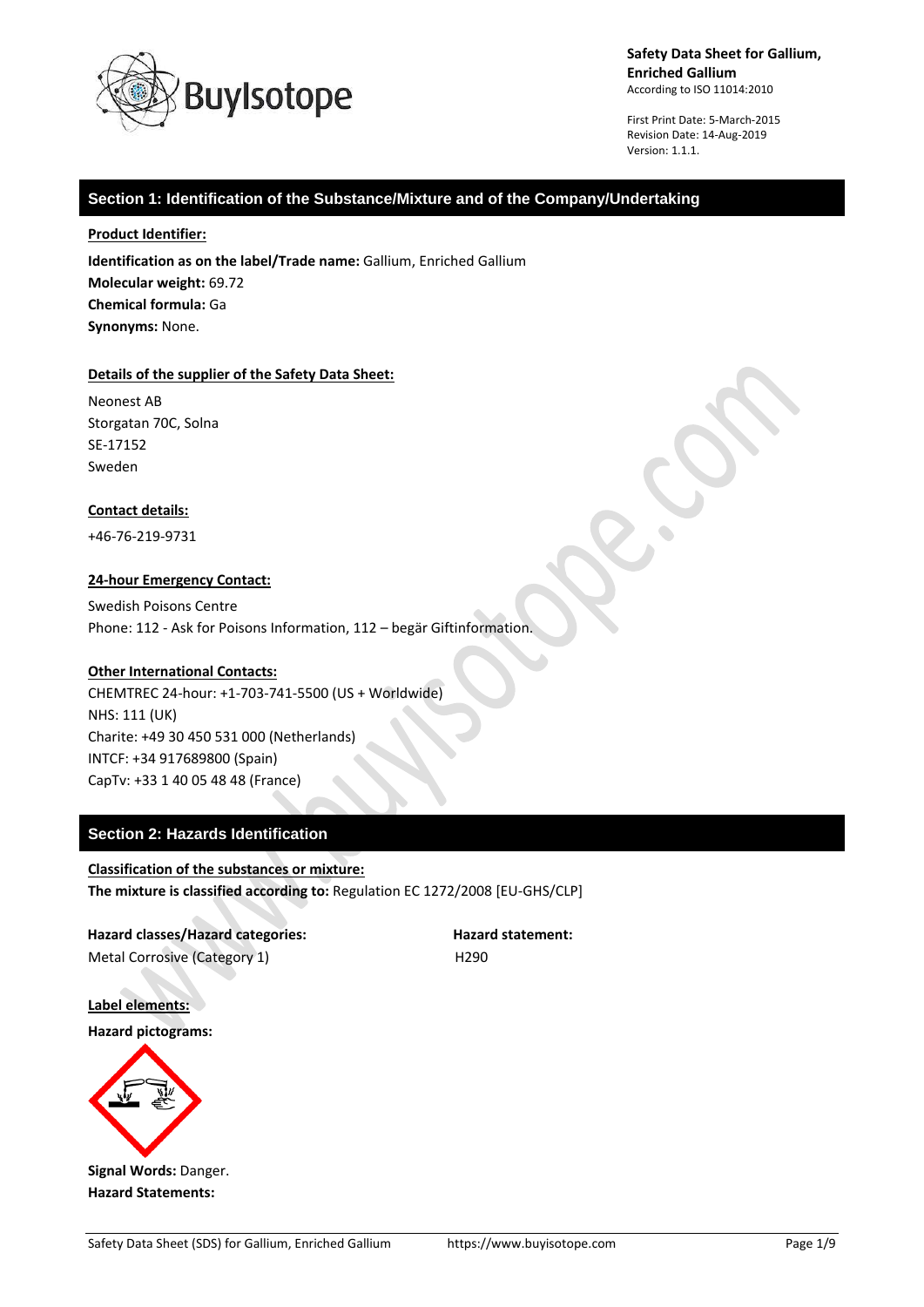

First Print Date: 5-March-2015 Revision Date: 14-Aug-2019 Version: 1.1.1.

H290 May be corrosive to metals.

# **Precautionary Statements:**

P234 Keep only in original packaging. P390 Absorb spillage to prevent material damage. P406 Store in a corrosion resistant container with a resistant inner liner. **Other hazards:** None known.

# **Section 3: Composition/Information on Ingredients**

**Substance/Mixture:** Substance. **Ingredients:**

| Substance name (IUPAC/EC) | CAS-No.   | <b>Molecular</b> | Concentration | <b>Classification</b>            |
|---------------------------|-----------|------------------|---------------|----------------------------------|
|                           | EC-No.    | weight           | % by weight   | EC1272/2008                      |
| Gallium                   | 7440-55-3 | 69.72            | >99%          | Met. Corr. 1<br>H <sub>290</sub> |
|                           | 231-163-8 |                  |               |                                  |

For explanation of abbreviations see Section 16.

### **Section 4: First-Aid Measures**

### **Description of first aid measures:**

**In case of inhalation:** If inhaled, remove to fresh air. If patient is not breathing, give artificial respiration. If breathing is difficult, give oxygen. Seek immediate medical attention.

**In case of skin contact:** If on skin, rinse well with running water for a minimum of 15 minutes. Seek immediate medical attention if any adverse effects occur.

**In case of eye contact:** Flush eyes thoroughly with water for 15 minutes. Remove contact lenses after the initial 1-2 minutes and continue flushing. In case of discomfort seek medical attention.

**In case of ingestion:** If swallowed, do not induce vomiting unless directed to do so by medical personnel. Never give anything by mouth to an unconscious person. Seek medical attention.

### **Most important symptoms and effects, both acute and delayed:**

**Inhalation:** Causes respiratory tract irritation. May be harmful if inhaled.

**Eyes:** Causes eye irritation.

**Skin contact:** Causes skin irritation. May be harmful if absorbed through the skin. May cause contact dermatitis. **Ingestion:** May cause gastrointestinal irritation with nausea, vomiting and diarrhoea. May be harmful if swallowed.

**Indication of any immediate medical attention and special treatment needed:** Treat symptomatically. Show this safety data sheet to a physician or emergency room.

### **Section 5: Fire-Fighting Measures**

### **Extinguisher media:**

**Suitable extinguisher media:** Do NOT use water, CO2 or halogenated extinguishers. Use dry chemical extinguishing agents, dry sand or dry ground dolomite.

**Unsuitable extinguishing media:** Water jet.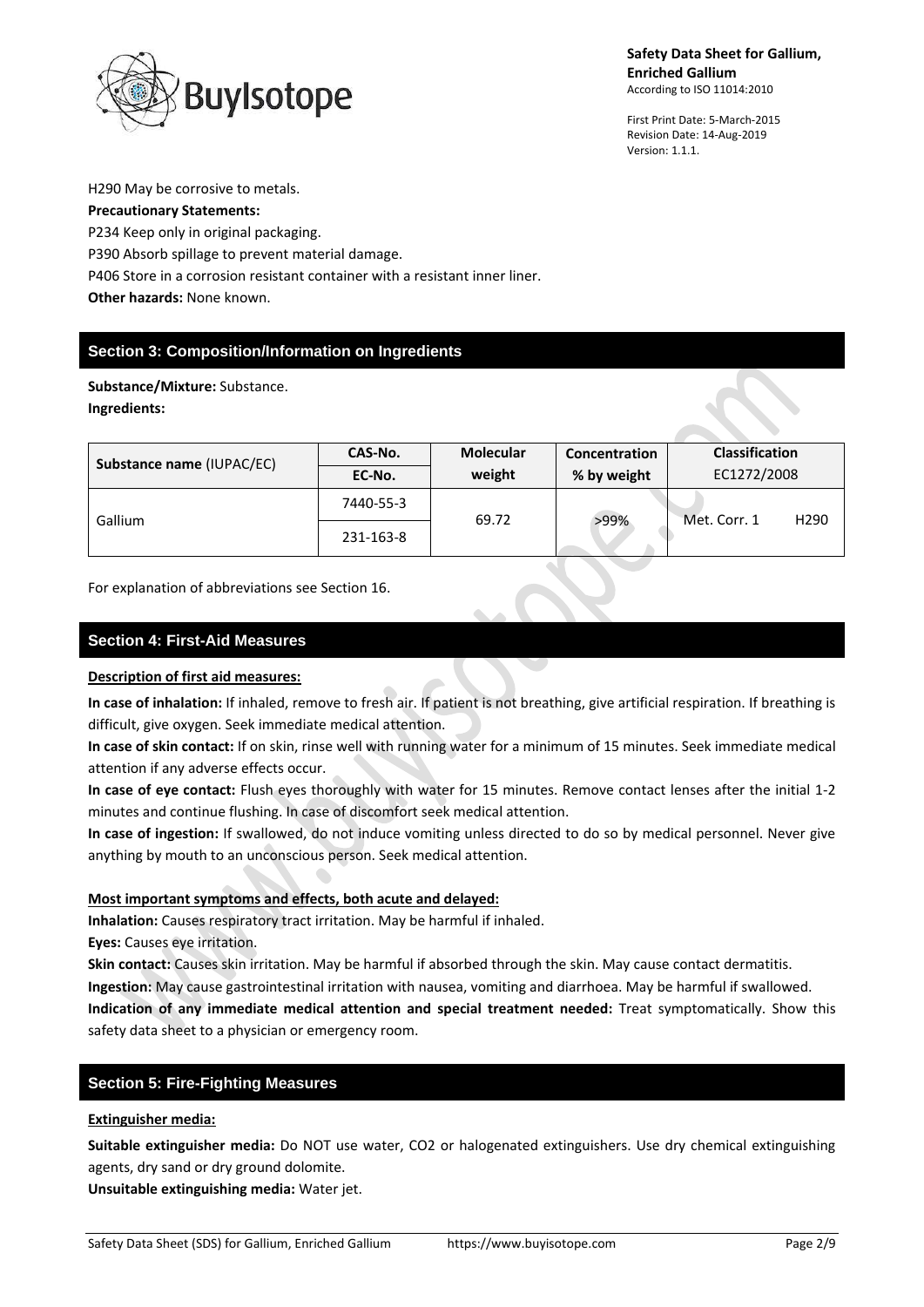

First Print Date: 5-March-2015 Revision Date: 14-Aug-2019 Version: 1.1.1.

#### **Special hazards arising from the mixture:** Gallium oxides.

**Advice for fire-fighters:** Wear self-contained breathing apparatus and protective clothing for firefighting. **Further information:** Standard procedure for chemical fires. Use extinguishing measures that are appropriate to local circumstances and the surrounding environment.

### **Section 6: Accidental Release Measures**

#### **Personal precautions, protective equipment and emergency procedures:**

**Personal precautions:** Use proper personal protective equipment as indicated in Section 8. Avoid dust formation. Avoid breathing vapours, mist or gas. Ensure adequate ventilation. Evacuate personnel to safe areas. Avoid breathing dust.

**Environmental precautions:** Prevent product from entering drains. Prevent further leakage or spillage if safe to do so. Local authorities should be advised if significant spillages cannot be contained.

#### **Methods for containment and cleaning up:**

**Methods for cleaning up:** Vacuum or sweep up material and place into a suitable disposal container. Avoid generating dusty conditions. Provide ventilation. Do not get water inside containers. Cool material below 25 °C to solidify before attempting clean-up. Protect metal construction, as gallium will dissolve the metal/is corrosive to most metals.

#### **Reference to other sections:**

Treat recovered material as described in the section "Disposal considerations".

### **Section 7: Handling and Storage**

### **Precautions for safe handling:**

**Advice on safe handling:** Wash thoroughly after handling product. Avoid contact with eyes, skin and clothing. Keep container tightly closed. Avoid ingestion or inhalation. Use with adequate ventilation. Wash clothing before reuse. Keep from contact with moist air and steam.

**Hygiene measures:** Do not eat, drink or smoke when using this product.

#### **Conditions for safe storage, including incompatibilities:**

**Requirements for storage areas and containers:** Store in a tightly closed container. Store in a cool, dry, wellventilated area away from incompatible substances. Store protected from moisture.

### **Section 8: Exposure Controls/Personal Protection**

#### **Control parameters:**

**Occupational exposure limits:** Contains no substances with occupational exposure limits.

#### **Exposure controls:**

**Appropriate engineering controls:** Safety shower and eye bath. Only use in a chemical fume hood.

### **Individual protection measures, such as personal protective equipment:**

**Eye/face protection:** Use safety glasses. If there is a potential for exposure to particles which could cause eye discomfort, wear chemical goggles.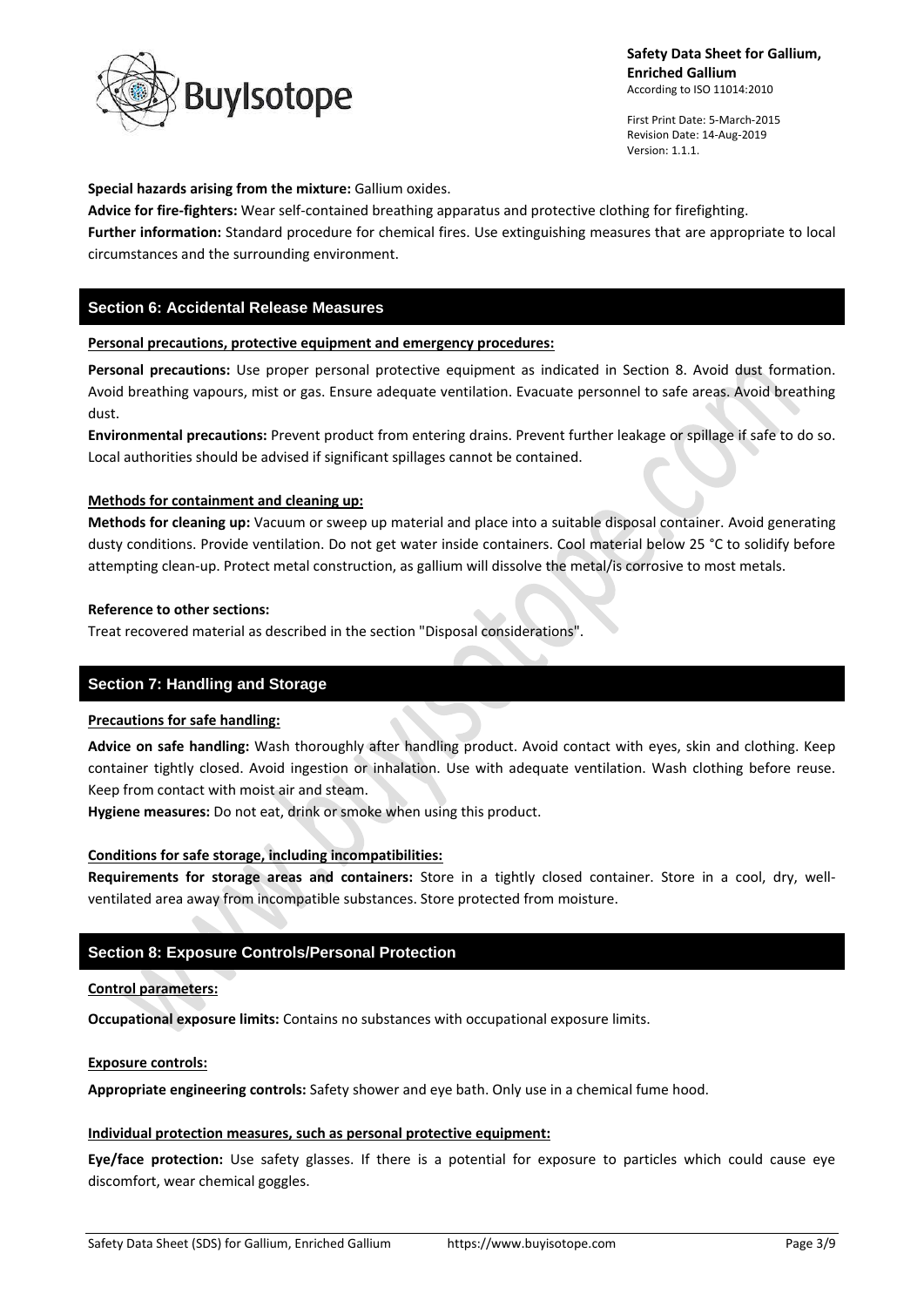

First Print Date: 5-March-2015 Revision Date: 14-Aug-2019 Version: 1.1.1.

**Hand protection:** Use chemical resistant gloves. Examples of preferred glove barrier materials include: Butyl rubber, Neoprene, Nitrile/butadiene rubber, Polyethylene, Ethyl vinyl alcohol laminate, polyvinyl alcohol, Polyvinyl chloride. **Body protection:** Wear protective clothing as appropriate.

**Respiratory protection:** A respiratory protection program that meets OSHA's 29 CFR :1910.134 and ANSI Z88.2 requirements or European Standard EN 149 must be followed whenever workplace conditions warrant a respirator's use.

### **Section 9: Physical and Chemical Properties**

**Information on basic physical and chemical properties**

**Appearance (form):** Solid. **Colour:** Grey. **Odour:** No data available. **Odour threshold:** No data available. **Molecular Weight:** 69.72 **pH (concentration):** No data available. **Melting point/range (°C):** 29 °C **Boiling point/range (°C):** 2400 °C **Freezing point (°C):** No data available. **Flash point (°C):** No data available. **Evaporation rate:** No data available. **Flammability (solid, gas):** No data available. **Ignition temperature (°C):** No data available. **Upper/lower flammability/explosive limits:** No data available. **Vapour pressure (20 °C):** 1mm Hg @ 1350 °C **Vapour density:** No data available. **Relative density (25 °C):** 5.9 **Water solubility (g/L) at 20 °C:** Insoluble. **n-Octanol/Water partition coefficient**: No data available. **Auto-ignition temperature:** No data available. **Decomposition temperature:** No data available. **Viscosity, dynamic (mPa s):** No data available. **Explosive properties:** The substance or mixture is not classified as explosive. **Oxidising properties:** The substance or mixture is not classified as oxidizing.

# **Section 10: Stability and Reactivity**

**Reactivity:** No dangerous reaction known under conditions of normal use.

**Chemical stability:** Gallium is stable in dry air. It tarnishes in moist air or oxygen.

**Possibility of hazardous reactions:** No dangerous reaction known under conditions of normal use.

**Conditions to avoid:** Dust generation, moisture, exposure to air, metals, exposure to moist air or water.

**Incompatible materials:** Hydrogen peroxides, hydrochloric acid, halogens, phosphorus, sulphur, alkalis, oxygen, metals, oxidizing agents.

**Hazardous decomposition products:** Irritating and toxic fumes and gases.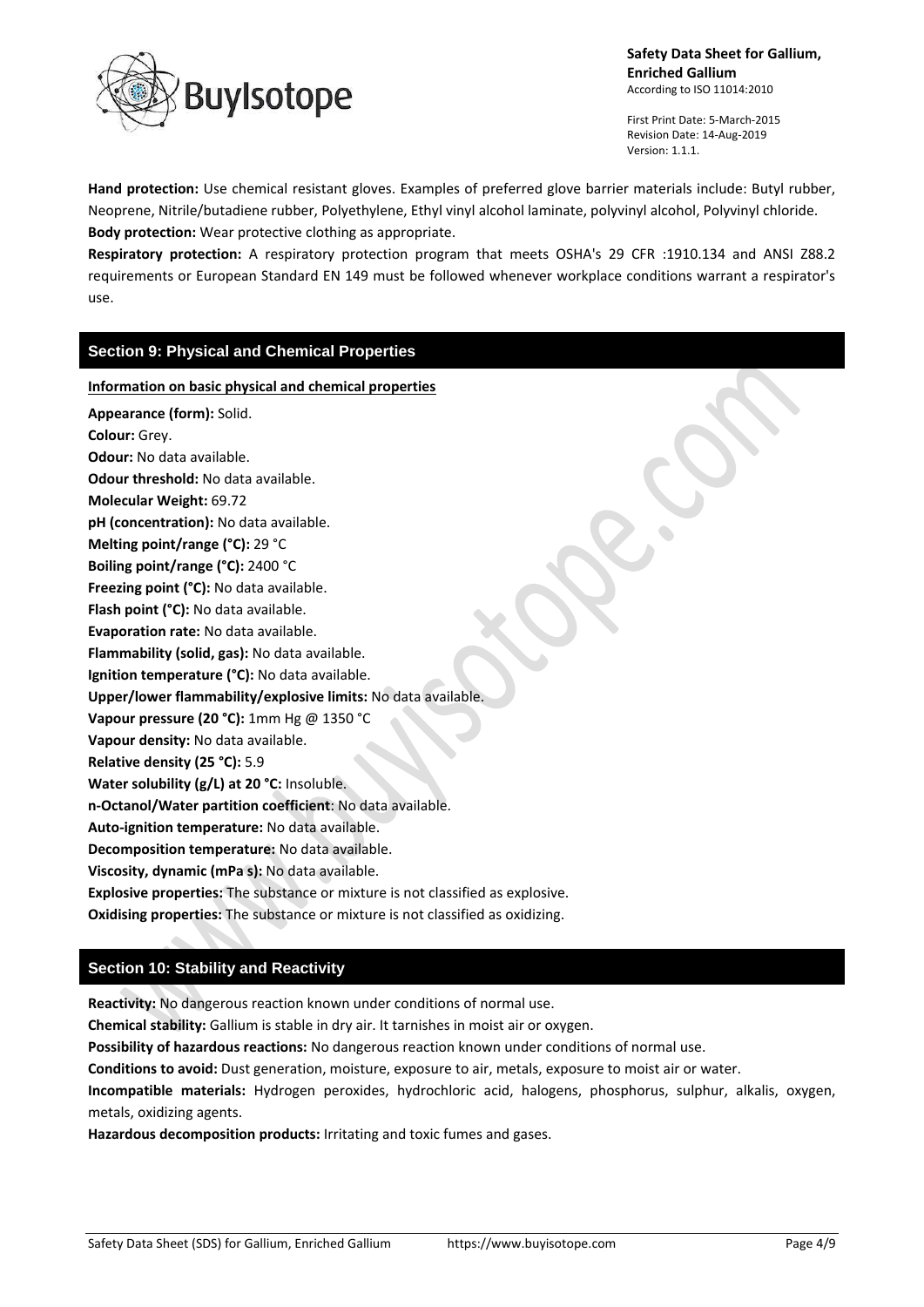

First Print Date: 5-March-2015 Revision Date: 14-Aug-2019 Version: 1.1.1.

### **Section 11: Toxicological Information**

### **Information on toxicological effects:**

Not classified based on available information.

### **Classification according to GHS (1272/2008/EG, CLP)**

**Skin corrosion/irritation:** Not classified based on available information. **Serious eye damage/eye irritation:** Not classified based on available information. **Respiratory or skin sensitisation:** Not classified based on available information. **Germ cell mutagenicity:** Not classified based on available information. **Carcinogenicity:** Not classified based on available information. **Reproductive toxicity:** Not classified based on available information. **Specific target organ toxicity – single exposure (STOT):** Not classified based on available information. **Specific target organ toxicity (STOT) – repeated exposure:** Not classified based on available information. **Aspiration toxicity:** Not classified based on available information.

### **Section 12: Ecological Information**

**Toxicity:** No data available. **Persistence and degradability:** No data available. **Bioaccumulative potential:** No data available. **Mobility in soil:** No data available. **Results of PBT& vPvB assessment:** Not relevant. **Other adverse effects:** No data available.

### **Section 13: Disposal Considerations**

**Waste treatment methods:** Dispose of in a manner consistent with local and national regulations. Offer surplus and non-recyclable solutions to a licensed disposal company. Contact a licensed professional waste disposal service to dispose of this material. Dissolve or mix the material with a combustible solvent and burn in a chemical incinerator equipped with an afterburner and scrubber.

### **Section 14: Transport Information**

**DOT: Proper Shipping Name:** GALLIUM. **Hazard Class**: 8 **UN Number:** 2803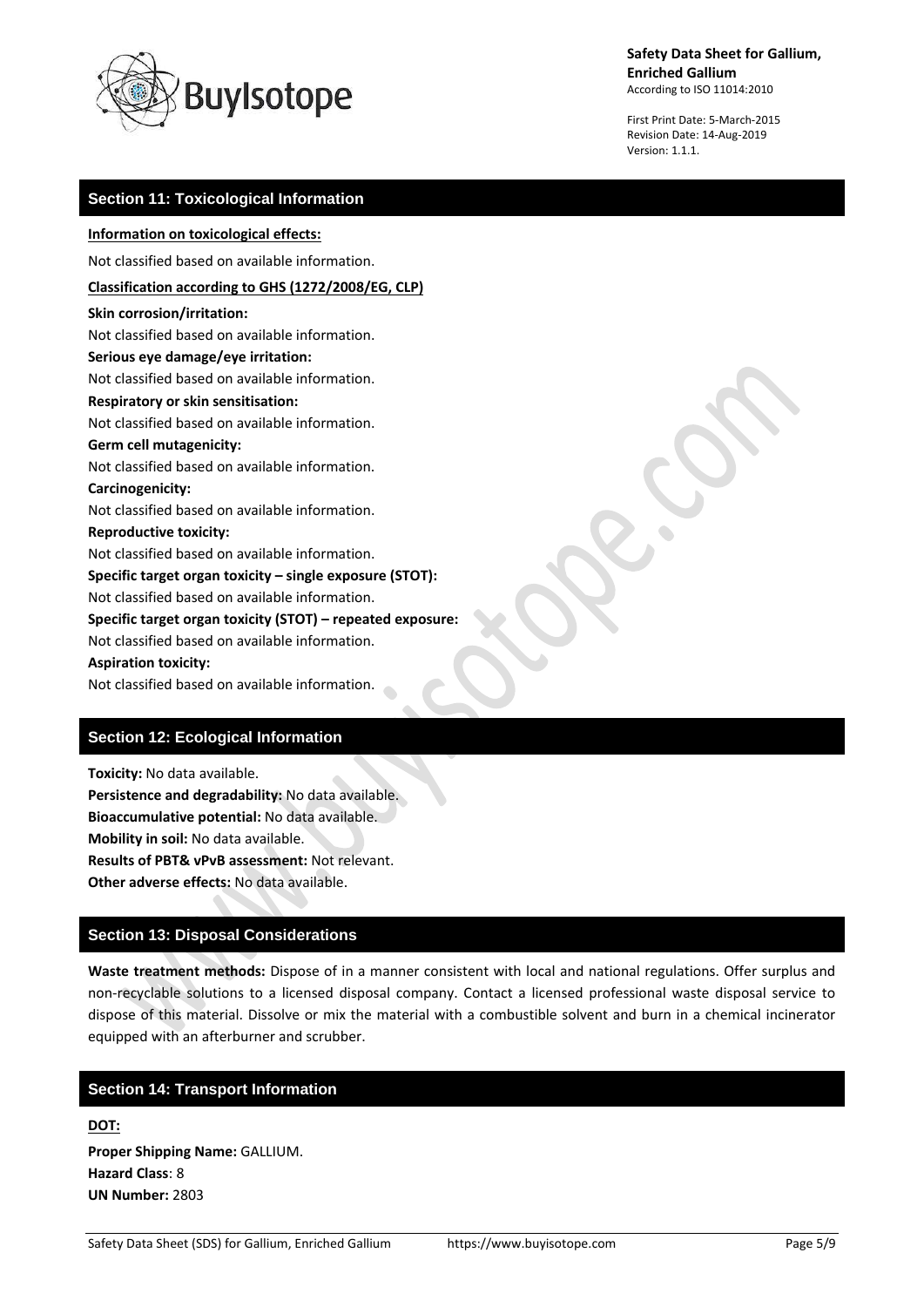

First Print Date: 5-March-2015 Revision Date: 14-Aug-2019 Version: 1.1.1.

**Packing Group:** III

**Hazard Labels:** 



### **IMDG:**

**Proper Shipping Name:** GALLIUM. **Hazard Class**: 8 **UN Number:** 2803 **Packing Group:** III **EMS No:** F-A, S-B **Marine Pollutant:** No.

## **IATA:**

**Proper Shipping Name:** GALLIUM. **Hazard Class**: 8 **UN Number:** 2803 **Packing Group:** III

# **Section 15: Regulatory Information**

#### **EU regulations:**

**Regulation (EC) No. 1005/2009 on substances that deplete the ozone layer, Annex I and II, as amended** Not listed.

**Regulation (EC) No. 850/2004 on persistent organic pollutants, Annex I**

Not listed.

**Regulation (EU) No. 649/2012 concerning the export and import of dangerous chemicals, Annex I, Part 1 as amended**

Not listed.

**Regulation (EU) No. 649/2012 concerning the export and import of dangerous chemicals, Annex I, Part 2 as amended**

Not listed.

**Regulation (EU) No. 649/2012 concerning the export and import of dangerous chemicals, Annex I, Part 3 as amended**

Not listed.

**Regulation (EU) No. 649/2012 concerning the export and import of dangerous chemicals, Annex V as amended** Not listed.

**Regulation (EC) No. 166/2006 Annex II Pollutant Release and Transfer Registry**

Not listed.

**Regulation (EC) No. 1907/2006, REACH Article 59(10) Candidate List as currently published by ECHA** Not listed.

#### **Authorisations:**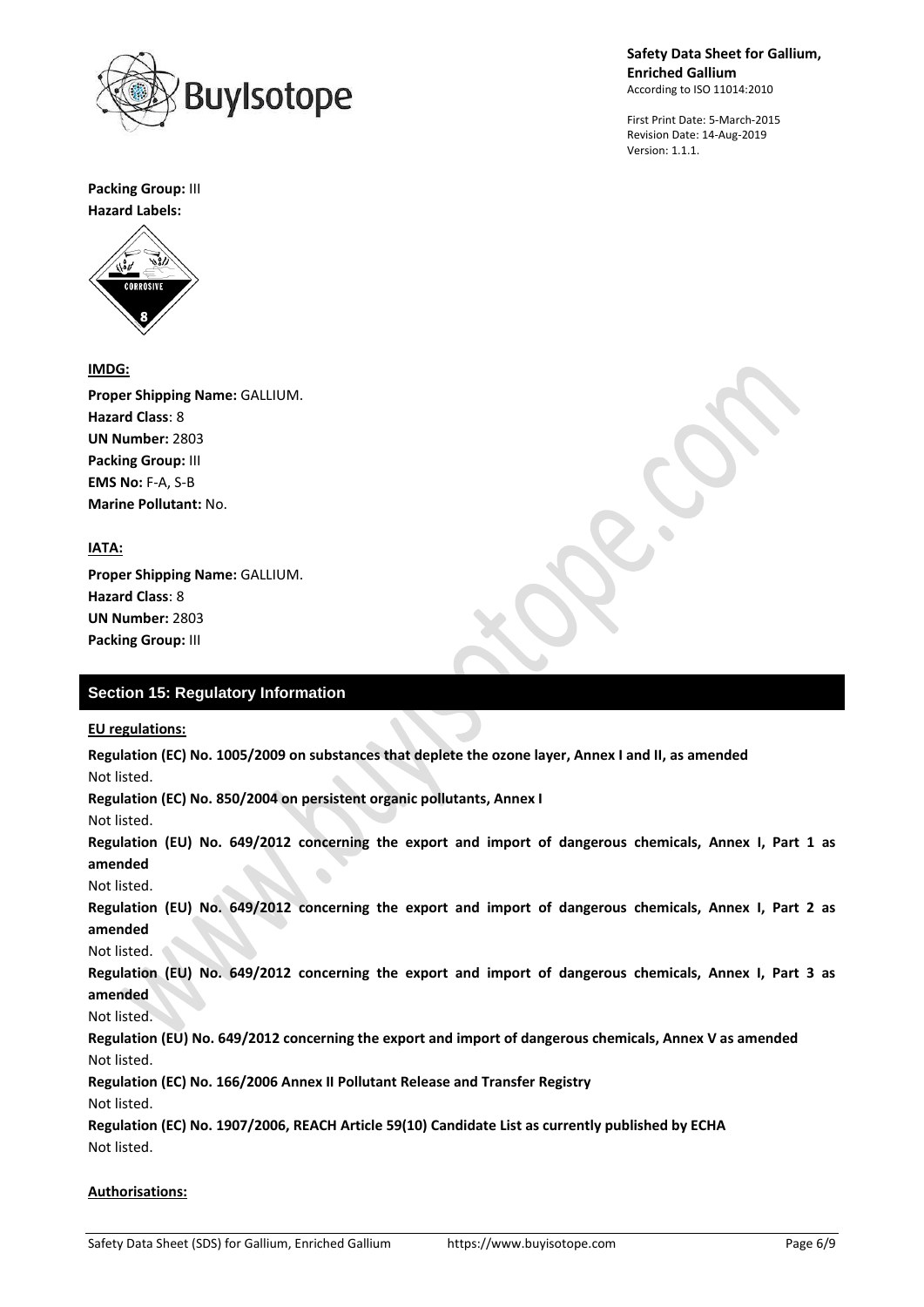

First Print Date: 5-March-2015 Revision Date: 14-Aug-2019 Version: 1.1.1.

**Regulation (EC) No. 1907/2006, REACH Annex XIV Substances subject to authorization, as amended** Not listed.

#### **Restrictions on use:**

**Regulation (EC) No. 1907/2006 Annex XVII Substances subject to restriction on marketing and use** Not regulated.

**Regulation (EC) No. 1907/2006, REACH Annex XVII Substances subject to restriction on marketing and use as amended**

Not listed.

**Directive 2004/37/EC on the protection of workers from the risks related to exposure to carcinogens and mutagens at work**

Not regulated.

**Directive 92/85/EEC: on the safety and health of pregnant workers and workers who have recently given birth or are breastfeeding.**

Not regulated.

#### **Other EU regulations:**

**Directive 2012/18/EU on major accident hazards involving dangerous substances**

Not listed.

**Directive 98/24/EC on the protection of the health and safety of workers from the risks related to chemical agents at work.**

Always applicable.

**Directive 94/33/EC on the protection of young people at work**

Not listed.

**Other regulations:** The product is classified and labelled in accordance with EC directives or respective national laws. This Safety Data Sheet complies with the requirements of Regulation (EC) No 1907/2006, as amended.

### **US Federal:**

**TSCA:** CAS No. 7440-55-3 is listed on the TSCA inventory. This material does not contain any Class 2 Ozone depletors. **Clean Water Act:** None of the chemicals in this product are listed as Hazardous Substances under the CWA. None of the chemicals in this product are listed as Priority Pollutants under the CWA. None of the chemicals in this product are listed as Toxic Pollutants under the CWA.

**OSHA:** None of the chemicals in this product are considered highly hazardous by OSHA.

**State:** Gallium can be found on the following state Right-to-Know lists: New Jersey, Minnesota

**California:** No Significant Risk Level. None of the chemicals in this product are listed.

**European/International Regulations:**

#### **European Labeling in Accordance with EC Directives**

Hazard Symbols: XI

Risk Phrases: R 36/37/38 Irritating to eyes, respiratory system and skin.

Safety Phrases: S 26 In case of contact with eyes, rinse immediately with plenty of water and seek medical advice. S 37/39 Wear suitable gloves and eye/face protection.

WGK (Water Danger/Protection): No information available

#### **Canada:**

CAS No. 7440-55-3 is listed on Canada's DSL List.

CAS No. 7440-55-3 is listed on Canada's Ingredient Disclosure List.

**National regulations:** Follow national regulation for work with chemical agents.

**Chemical safety assessment:** No Chemical Safety Assessment has been carried out.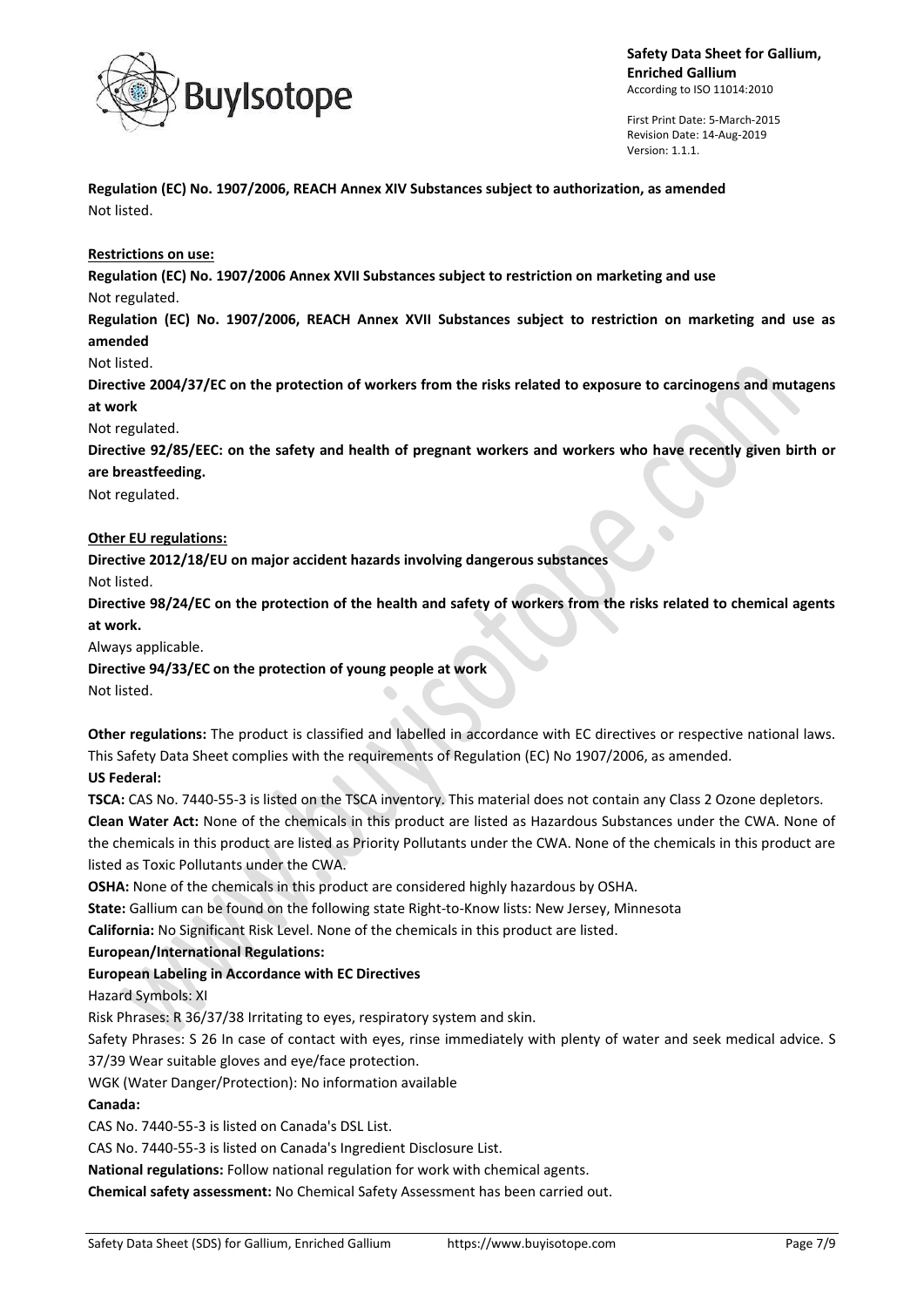

First Print Date: 5-March-2015 Revision Date: 14-Aug-2019 Version: 1.1.1.

# **Section 16: Other Information**

**List of abbreviations:** ACGIH American Conference of Governmental Industrial Hygienists ADR European Agreement Concerning the International Carriage of Dangerous Goods by Road ALARA As Low As Is Reasonably Achievable AMU Atomic Mass Unit ANSI American National Standards Institute BLS Basic Life Support CAM Continuous Air Monitor CAS Chemical Abstracts Service (division of the American Chemical Society) CEN European Committee for Standardization CERCLA Comprehensive Environmental Response Compensation and Liability Act CLP Classification, Labelling and Packaging (European Union) CPR Controlled Products Regulations (Canada) CWA Clean Water Act (USA) DAC Derived Air Concentration (USA) DOE United States Department of Energy (USA) DOT United States Department of Transportation (USA) DSL Domestic Substances List (Canada) EC50 Half Maximal Effective Concentration EINECS European Inventory of Existing Commercial Chemical Substances EHS Environmentally Hazardous Substance ELINCS European List of Notified Chemical Substances EMS Emergency Response Procedures for Ships Carrying Dangerous Goods EPA Environmental Protection Agency (USA) EPCRA Emergency Planning and Community Right-To-Know Act (EPCRA) of 1986 GHS Globally Harmonized System HMIS Hazardous Materials Identification System (USA) IARC International Agency for Research on Cancer IATA International Air Transport Association IBC Intermediate Bulk Containers ICAO International Civil Aviation Organization IDLH Immediately Dangerous to Life or Health IMDG International Maritime Code for Dangerous Goods LC50 Lethal concentration, 50 percent LD50 Lethal dose, 50 percent LDLO Lethal Dose Low LOEC Lowest-Observed-Effective Concentration MARPOL International Convention for the Prevention of Pollution from Ships MSHA Mine Safety and Health Administration (USA) NCRP National Council on Radiation Protection & Measurements (USA) NDSL Non-Domestic Substances List (Canada) NFPA National Fire Protection Association (USA) NIOSH National Institute for Occupational Safety and Health (USA) NOEC No Observed Effect Concentration